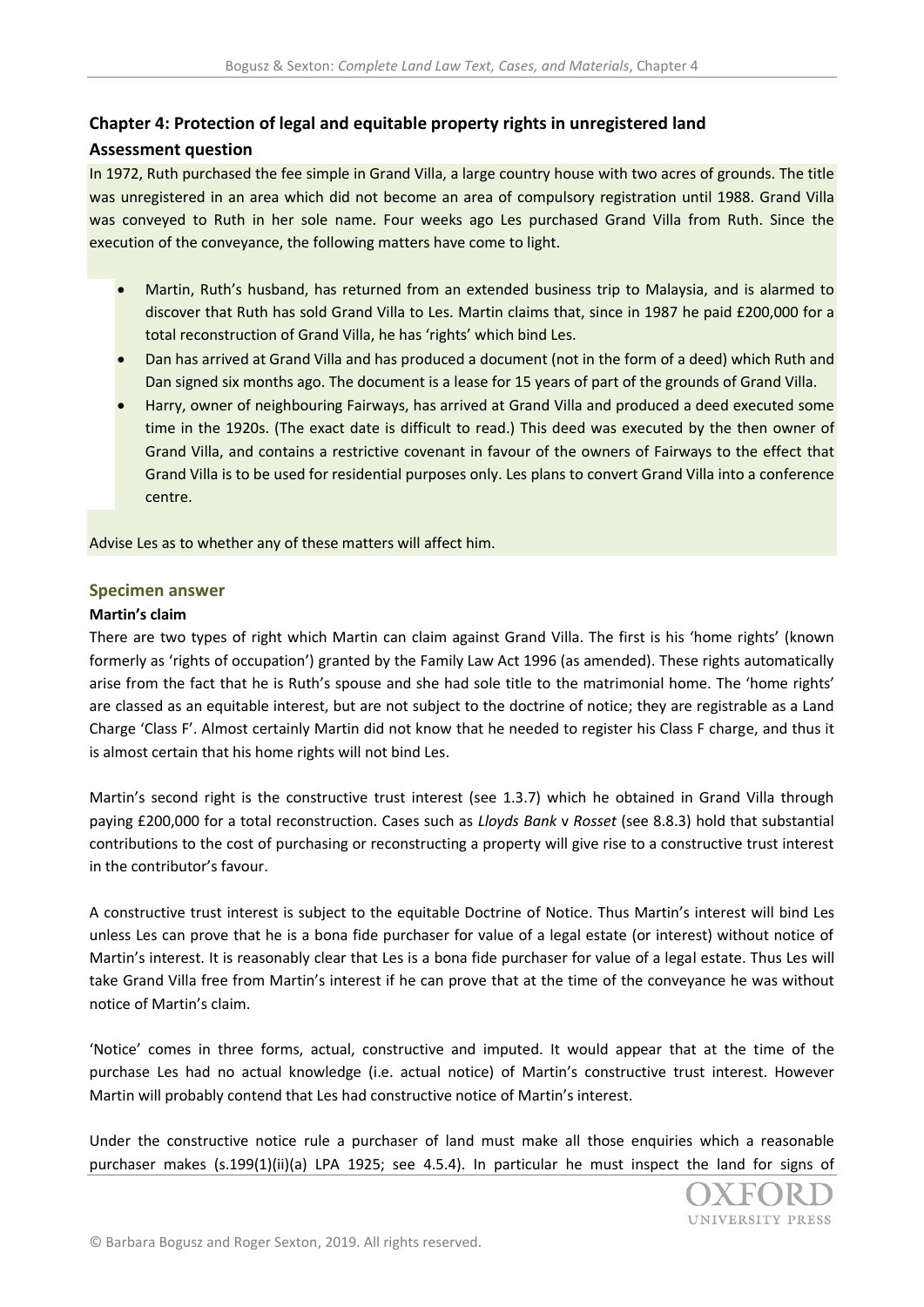occupiers other than the vendor and investigate the title deeds. If a purchaser fails to make a reasonable enquiry which would have revealed an equitable interest, he will have constructive notice of that interest.

Martin's interest is not the sort which is revealed in title deeds. But it is the sort which may gain protection from the rule in *Hunt* v *Luck* [1902] 1 Ch 428. If on inspecting the land the (potential) purchaser sees signs of a person other than the vendor occupying the land, then the purchaser must seek out that other person and enquire of him what claim he has to the land.

We must hope that Les made a proper inspection of Grand Villa, and that when he made that inspection there were no signs that Martin lived there…In *Kingsnorth Finance Ltd v Tizard* [1986] 1 WLR 783, the surveyor drew the line at opening drawers and cupboards when looking for evidence of another person living in the property. The issue is whether Martin's inspection was as ought reasonably to have been made. Only if that is the case will Les be without notice of Martin's interest.

If Les employed a surveyor to inspect the land, we must hope that there were no signs of Martin when the surveyor called to inspect (note: *Kingsnorth Finance Ltd v Tizard* [1986] see pp.79-81). This is because of the imputed notice rule (s.199(1)(ii)(b) LPA 1925; see p.79). If a purchaser employs an agent then any (actual or constructive) notice which comes to that agent is automatically attributed to the purchaser with the result that he is bound by the relevant equitable interest.

### **Dan's claim**

As the document granting the lease is not a deed, Dan has only got an equitable lease. Post 1925 such a lease is not subject to the doctrine of notice. It is registrable as an 'Estate Contract' land charge (s. 2(4)(iv)) LCA 1972; see 4.7.3). It is unlikely that Dan (who probably did not take legal advice) will have registered the Class C(iv) land charge. If he has not registered then his equitable lease will be void against Les, as Les is (apparently) a purchaser for money or money's worth of a legal estate (see s.4(6) LCA 1972 and *Midland Bank* v *Green* [1981] 1 AC 513). Moreover it will be void against Les even if he actually knew of the equitable lease (*Hollington Brothers*  v *Rhodes* [1951] 2 All ER 578; see 4.7).

## **Harry's claim**

Whether the restrictive covenant benefiting Blackview binds Les may well depend upon the date it was entered into. The deed produced by Harry must be carefully examined to see whether or not it was executed after 1925.

If it transpires that the 'residential purposes' only covenant was entered into after 1925, then it will be registrable as a land charge (s.2(5)(ii) LCA1972: D(ii) Land Charge). It will only bind Les if it was correctly registered as a land charge against the name of the owner of Grand Villa who (back in the 'twenties') entered into the restrictive covenant (s.3 LCA 1972). If the covenant was not correctly registered it will be void against Les, even if he knew about the covenant through looking at the title deeds (s.4(6) LCA 1972). If the covenant was entered into before 1926 then it will not be registrable as a land charge; it will be subject to the doctrine of notice.

As mentioned earlier, the purchaser of land is expected to investigate the title deeds. If Les inspected the deeds and saw the restrictive covenant mentioned, he would have actual notice. If his solicitor inspected the deeds and saw the covenant, Les would have imputed notice.